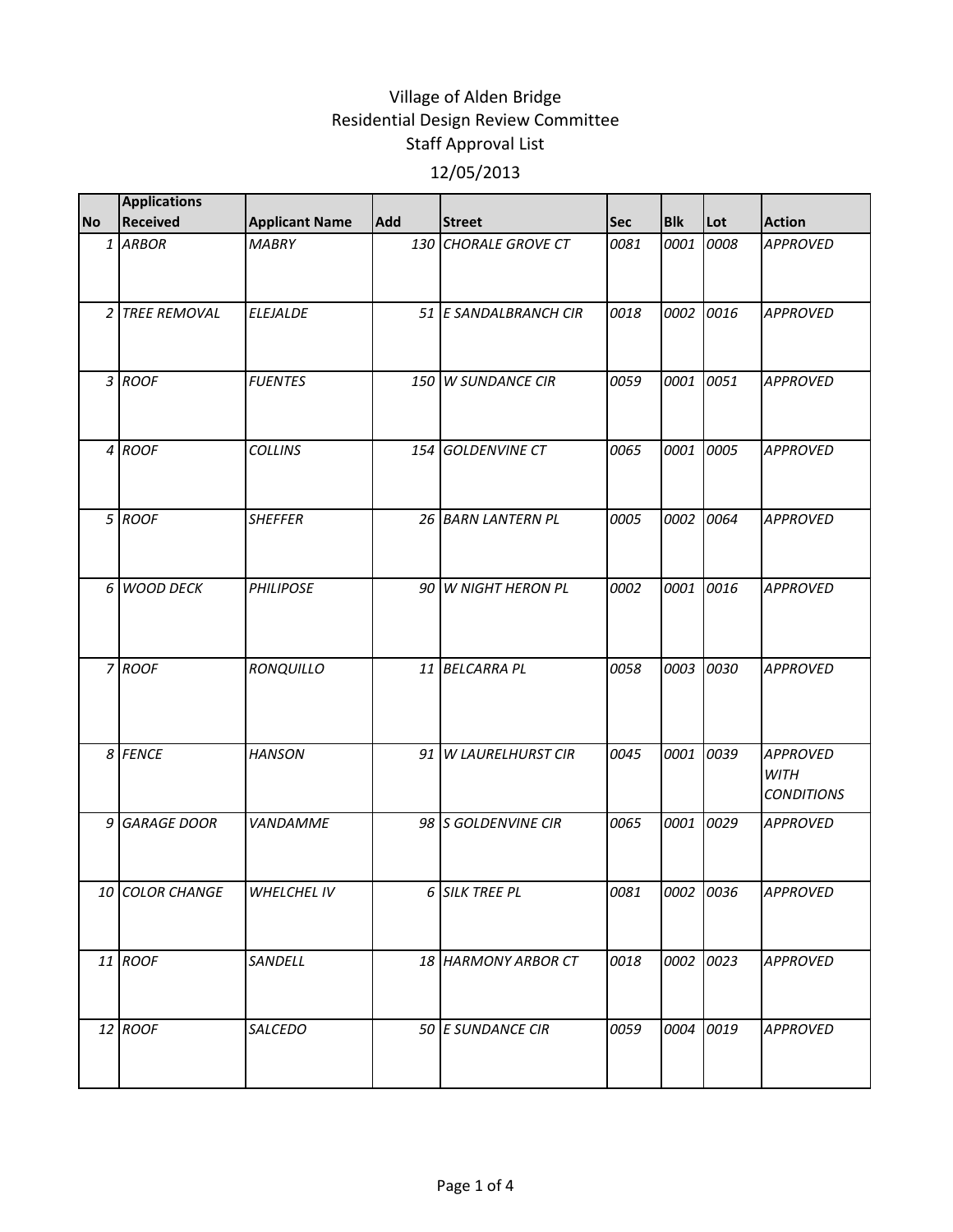|           | <b>Applications</b> |                       |            |                        |            |            |      |                                                     |
|-----------|---------------------|-----------------------|------------|------------------------|------------|------------|------|-----------------------------------------------------|
| <b>No</b> | Received            | <b>Applicant Name</b> | <b>Add</b> | <b>Street</b>          | <b>Sec</b> | <b>Blk</b> | Lot  | <b>Action</b>                                       |
|           | 13 FENCE            | <b>GANLEY JR</b>      |            | 26 CRESTED POINT PL    | 0037       | 0002       | 0028 | <b>APPROVED</b><br><b>WITH</b><br><b>CONDITIONS</b> |
|           | 14 PERGOLA          | <b>GANLEY JR</b>      |            | 26 CRESTED POINT PL    | 0037       | 0002       | 0028 | <b>APPROVED</b><br><b>WITH</b><br><b>CONDITIONS</b> |
|           | 15 POOL             | <b>GANLEY JR</b>      |            | 26 CRESTED POINT PL    | 0037       | 0002       | 0028 | <b>APPROVED</b><br><b>WITH</b><br><b>CONDITIONS</b> |
|           | 16 ROOF             | <b>CROWELL</b>        |            | 30 FREESTONE PL        | 0049       | 0001       | 0037 | <b>APPROVED</b>                                     |
|           | 17 PATIO COVER      | <b>MEYER</b>          |            | 26 ALMOND BRANCH PL    | 0057       | 0002       | 0026 | <b>APPROVED</b><br><b>WITH</b><br><b>CONDITIONS</b> |
|           | 18 ROOF             | <b>SPERANZA</b>       |            | 115 N DOWNY WILLOW CIR | 0060       | 0001       | 0029 | <b>APPROVED</b>                                     |
|           | 19 ROOM ADDITION    | <b>BOLEN</b>          |            | 91 E SLATESTONE CIR    | 0050       | 0001       | 0035 | <b>APPROVED</b><br><b>WITH</b><br><b>CONDITIONS</b> |
|           | 20 WINDOWS          | <b>IRVIN</b>          |            | 3 HARVEST GREEN PL     | 0007       | 0001       | 0005 | <b>APPROVED</b>                                     |
|           | 21 DOORS            | <b>IRVIN</b>          |            | 3 HARVEST GREEN PL     | 0007       | 0001       | 0005 | <b>APPROVED</b>                                     |
|           | $22$ POOL           | <b>LANGSTON</b>       |            | 39 S BETHANY BEND CIR  | 0036       | 0002       | 0004 | <b>APPROVED</b><br><b>WITH</b><br><b>CONDITIONS</b> |
|           | $23$ ROOF           | <b>MORGAN</b>         |            | 10 S GREYWING PL       | 0006       | 0001       | 0005 | <b>APPROVED</b>                                     |
|           | 24 COLOR CHANGE     | <b>AMADOR</b>         |            | 7 HERMIT THRUSH PL     | 0079       | 0001       | 0036 | <b>APPROVED</b>                                     |
|           | 25 ROOF             | <b>MBECHE</b>         |            | 39 E STERLING POND CIR | 0003       | 0001 0010  |      | <b>APPROVED</b>                                     |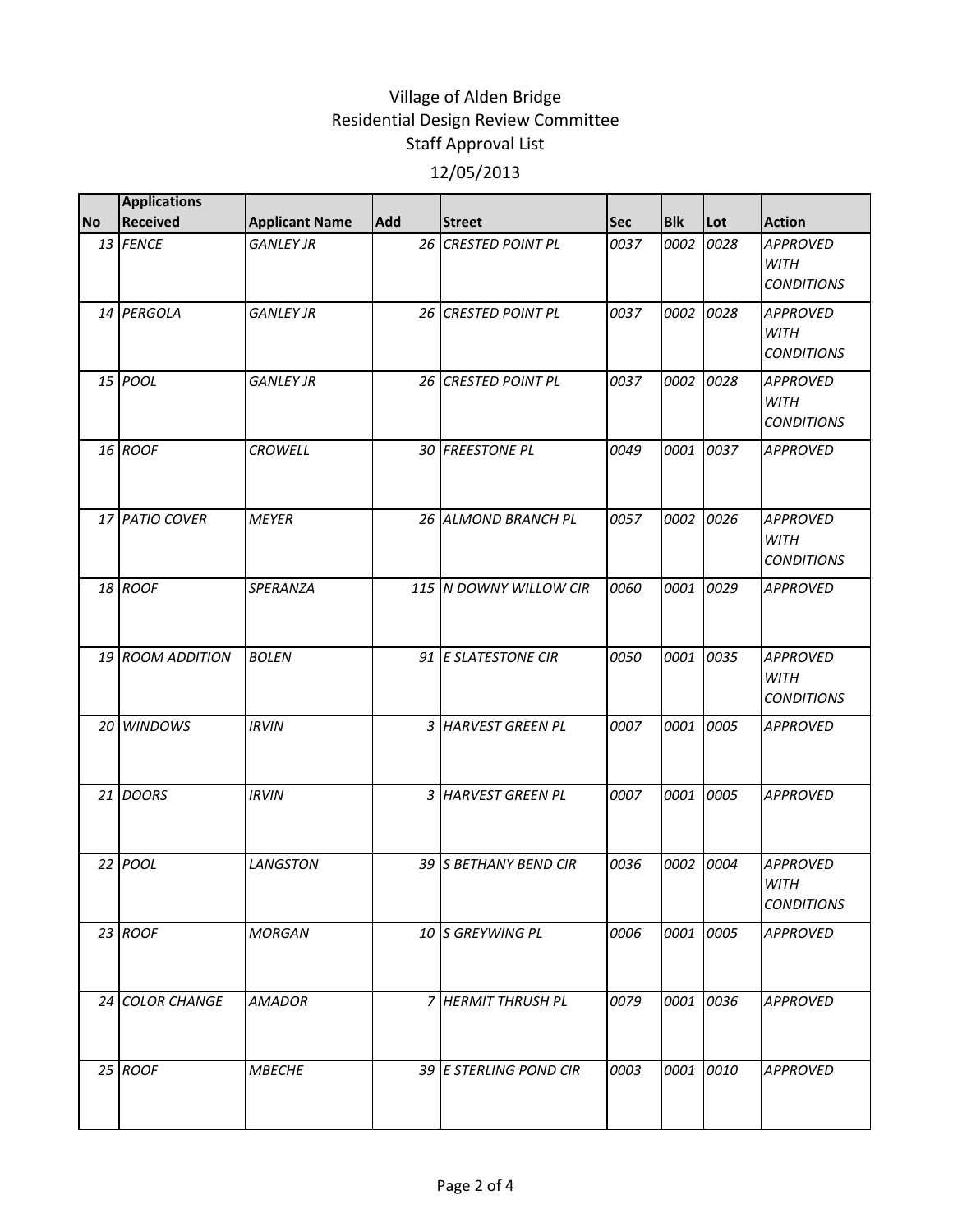|           | <b>Applications</b> |                       |     |                         |            |            |      |                                                     |
|-----------|---------------------|-----------------------|-----|-------------------------|------------|------------|------|-----------------------------------------------------|
| <b>No</b> | <b>Received</b>     | <b>Applicant Name</b> | Add | <b>Street</b>           | <b>Sec</b> | <b>Blk</b> | Lot  | <b>Action</b>                                       |
|           | 26 ROOF             | <b>HAINEBACH</b>      |     | 2 BETONY PL             | 0044       | 0001       | 0035 | <b>APPROVED</b>                                     |
|           | 27 POOL             | <b>HIGGINSON</b>      |     | 51 PLEASANT BEND DR     | 0023       | 0001       | 0010 | <b>APPROVED</b><br><b>WITH</b><br><b>CONDITIONS</b> |
|           | 28 PATIO COVER      | <b>MCDANIEL</b>       |     | 35 SILVER BLUFF CT      | 0001       | 0002       | 0013 | <b>APPROVED</b><br>WITH<br><b>CONDITIONS</b>        |
|           | 29 WOOD DECK        | LIANG                 |     | 14 HEAVEN TREE PL       | 0065       | 0001       | 0014 | <b>APPROVED</b>                                     |
|           | 30 DOORS            | <b>IRVIN</b>          |     | 3 HARVEST GREEN PL      | 0007       | 0001       | 0005 | <b>APPROVED</b>                                     |
|           | 31 WOOD DECK        | <b>PINHEIRO</b>       |     | <b>64 TERRAGLEN DR</b>  | 0002       | 0001       | 0038 | <b>APPROVED</b><br><b>WITH</b><br><b>CONDITIONS</b> |
|           | 32 PLAY STRUCTURE   | <b>SHUMATE</b>        |     | 30 BAYLARK PL           | 0009       | 0001       | 0024 | <b>APPROVED</b>                                     |
|           | 33 ROOF             | <b>MCGEE</b>          |     | 62 ALDEN GLEN DR        | 0020       | 0002       | 0008 | <b>APPROVED</b>                                     |
|           | 34 FENCE            | <b>NAGY</b>           |     | 30 RIPPLED POND CIR     | 0011       | 0002       | 0043 | <b>APPROVED</b>                                     |
|           | 35 COLOR CHANGE     | <b>KEENE</b>          | 50  | <b>W FAIRBRANCH CIR</b> | 0044       | 0001       | 0061 | <b>APPROVED</b>                                     |
|           | 36 SPA              | <b>FERNANDER</b>      |     | 7 W COTTAGE GREEN ST    | 0035       | 0003       | 0017 | <b>APPROVED</b><br>WITH<br><b>CONDITIONS</b>        |
|           | 37 WOOD DECK        | <b>FERNANDER</b>      |     | 7 W COTTAGE GREEN ST    | 0035       | 0003       | 0017 | <b>APPROVED</b>                                     |
|           | 38 TREE REMOVAL     | <b>JENSEN</b>         |     | 51 N VERANDA RIDGE DR   | 0069       | 0001       | 0045 | <b>APPROVED</b><br><b>WITH</b><br><b>CONDITIONS</b> |